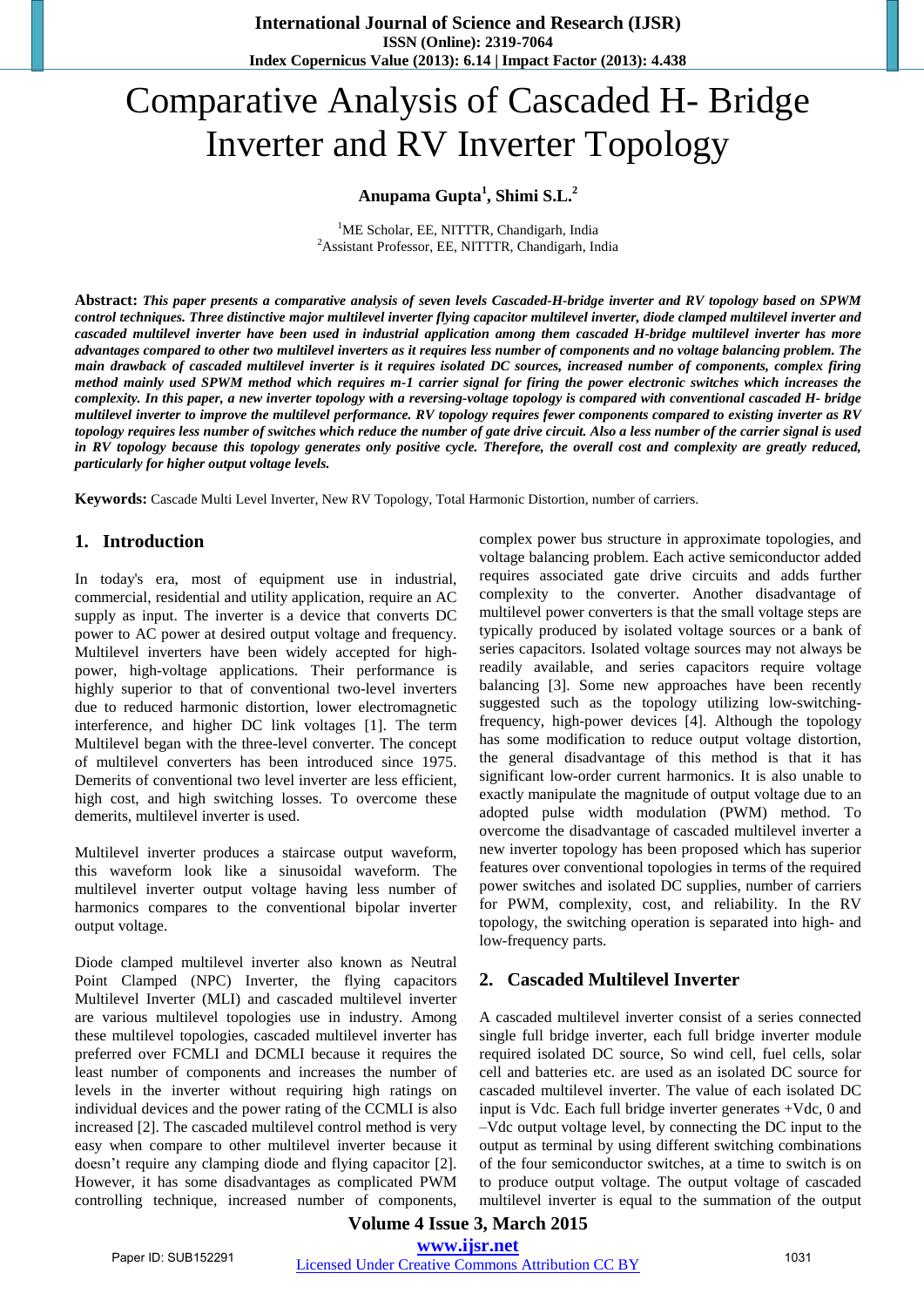voltage of the each module connected in series [5,6]. The output voltage level for seven levels cascaded inverter are  $+3Vdc, +2Vdc, +Vdc, 0, -Vdc, -2Vdc$  and  $-3Vdc$  by turning on the different combination of active switching devices. If M is the number of modules or number of DC source required and m is the number of output voltage level than the relation between the M and m is given by the equation. 1

 $M = (m-1)/2(1)$ 

The Fig. -1 shows the connecting diagram of single phase cascaded inverter and Table 1 shows the switching combination of active devices for various voltage levels.

The switching of active device of CCMLI depends upon the output voltage requirement, for example for seven levels cascaded inverter if we want output voltage +3Vdc Switch S1, S4, S5, S8, S9 and S12 are ON other switches are Off. The switching combination of active devices for various voltage levels is given in Table-1



**Figure 1:** Single phase Seven level Cascaded Inverter

|                | <b>Table-1.</b> Switching states |                |                  |                  |                  |              |                |                  |                  |                |                  |                  |
|----------------|----------------------------------|----------------|------------------|------------------|------------------|--------------|----------------|------------------|------------------|----------------|------------------|------------------|
| Vo             | S                                | S              | S                | S                | S                | S            | S              | S                | S                | S              | S                | S                |
|                | 1                                | $\overline{c}$ | 3                | $\overline{4}$   | 5                | 6            | 7              | 8                | 9                | 1              | 1                | 1                |
|                |                                  |                |                  |                  |                  |              |                |                  |                  | $\overline{0}$ | 1                | $\boldsymbol{2}$ |
| 3Vdc           | $\mathbf{1}$                     | $\mathbf{0}$   | $\theta$         | $\mathbf{1}$     | $\mathbf{1}$     | $\mathbf{0}$ | $\mathbf{0}$   | $\mathbf{1}$     | $\mathbf{1}$     | $\mathbf{0}$   | $\mathbf{0}$     | $\mathbf{1}$     |
| 2Vdc           | $\mathbf{1}$                     | $\overline{0}$ | $\boldsymbol{0}$ | $\mathbf{1}$     | $\mathbf{1}$     | $\mathbf{0}$ | $\overline{0}$ | $\mathbf{1}$     | $\boldsymbol{0}$ | $\overline{0}$ | $\mathbf{1}$     | $\mathbf{1}$     |
| Vdc            | $\mathbf{1}$                     | $\mathbf{0}$   | $\mathbf{0}$     | $\mathbf{1}$     | $\overline{0}$   | $\mathbf{0}$ | $\mathbf{1}$   | $\mathbf{1}$     | $\boldsymbol{0}$ | $\overline{0}$ | $\mathbf{1}$     | $\mathbf{1}$     |
| $\overline{0}$ | 1                                | $\mathbf{0}$   | 1                | $\mathbf{0}$     | $\mathbf{1}$     | $\mathbf{0}$ | 1              | $\mathbf{0}$     | 1                | $\mathbf{0}$   | 1                | $\boldsymbol{0}$ |
| -Vdc           | $\mathbf{0}$                     | 1              | $\mathbf{1}$     | $\overline{0}$   | $\mathbf{1}$     | $\mathbf{1}$ | $\mathbf{0}$   | $\mathbf{0}$     | $\mathbf{1}$     | $\mathbf{1}$   | $\mathbf{0}$     | $\boldsymbol{0}$ |
| $-2Vdc$        | $\mathbf{0}$                     | $\mathbf{1}$   | $\mathbf{1}$     | $\boldsymbol{0}$ | $\boldsymbol{0}$ | $\mathbf{1}$ | $\mathbf{1}$   | $\boldsymbol{0}$ | $\mathbf{1}$     | $\mathbf{1}$   | $\boldsymbol{0}$ | $\boldsymbol{0}$ |
| $-3Vdc$        | $\mathbf{0}$                     | 1              | $\mathbf{1}$     | $\overline{0}$   | $\mathbf{0}$     | $\mathbf{1}$ | $\mathbf{1}$   | $\mathbf{0}$     | $\mathbf{0}$     | $\mathbf{1}$   | $\mathbf{1}$     | $\boldsymbol{0}$ |

**Table-1.** Switching states

The most popular control technique for inverters is the Carrier based sinusoidal pulse width modulation techniques. Carrier based SPWM methods have more than one carrier that can be triangular waves, sawtooth wave shape and so on and one sinusoidal reference signal. If an m-level inverter is employed, m - 1 carrier will be needed. Phase disposition, alternative phase opposition disposition and phase opposition disposition method are used for Cascaded H bridge Inverter out of which PD method is preferred due to the lower value of THD but all these methods required six carriers and one modulating signal for seven levels cascaded inverter.

All these carrier disposition methods used the intersection of a sine wave with a triangular wave to generate firing pulses. When sine wave is greater than the triangular signal, then the corresponding switch is on [7].

For example, for seven level inverter:

- The inverter gives the output voltage +3Vdc when the sine wave is greater than all the six carriers (Three carriers above the zero line and three carriers below the zero line).
- The inverter gives the output voltage  $+2$ Vdc when the sine wave is less than the uppermost carrier and greater than the other carriers.
- The inverter gives the output voltage +Vdc when the sine wave is less than the two upper most carriers and greater than the other carrier
- The inverter gives the output voltage zero when a sine wave is lower than the all three carriers above the zero, but greater than all three carrier below the zero.
- The inverter gives the output voltage –Vdc when the sine wave is greater than the two lowest carriers and less than the other carriers
- The inverter gives the output voltage –2Vdc when the sine wave is greater than the lowest carrier and less than the other carriers.
- The inverter gives the output voltage –3Vdc when the sine wave is less than all the carriers.

## **3. RV Topology**

This paper presents an overview of a multilevel inverter topology named reversing voltage (RV). This topology requires less number of components and requires easy control techniques compared to conventional topologies. RV Topology is also more efficient since the inverter has a component which operates at a low switching frequency (line frequency). So in this topology no need for all switches to work on high frequency which leads to simpler and more reliable control of the inverter [8,9].

This paper describes the general seven level RV inverter which can be extended to any number of voltage levels by duplicating the middle circled stage as shown in fig. 2

Various types of control scheme are used to turn on the switches of multilevel inverter.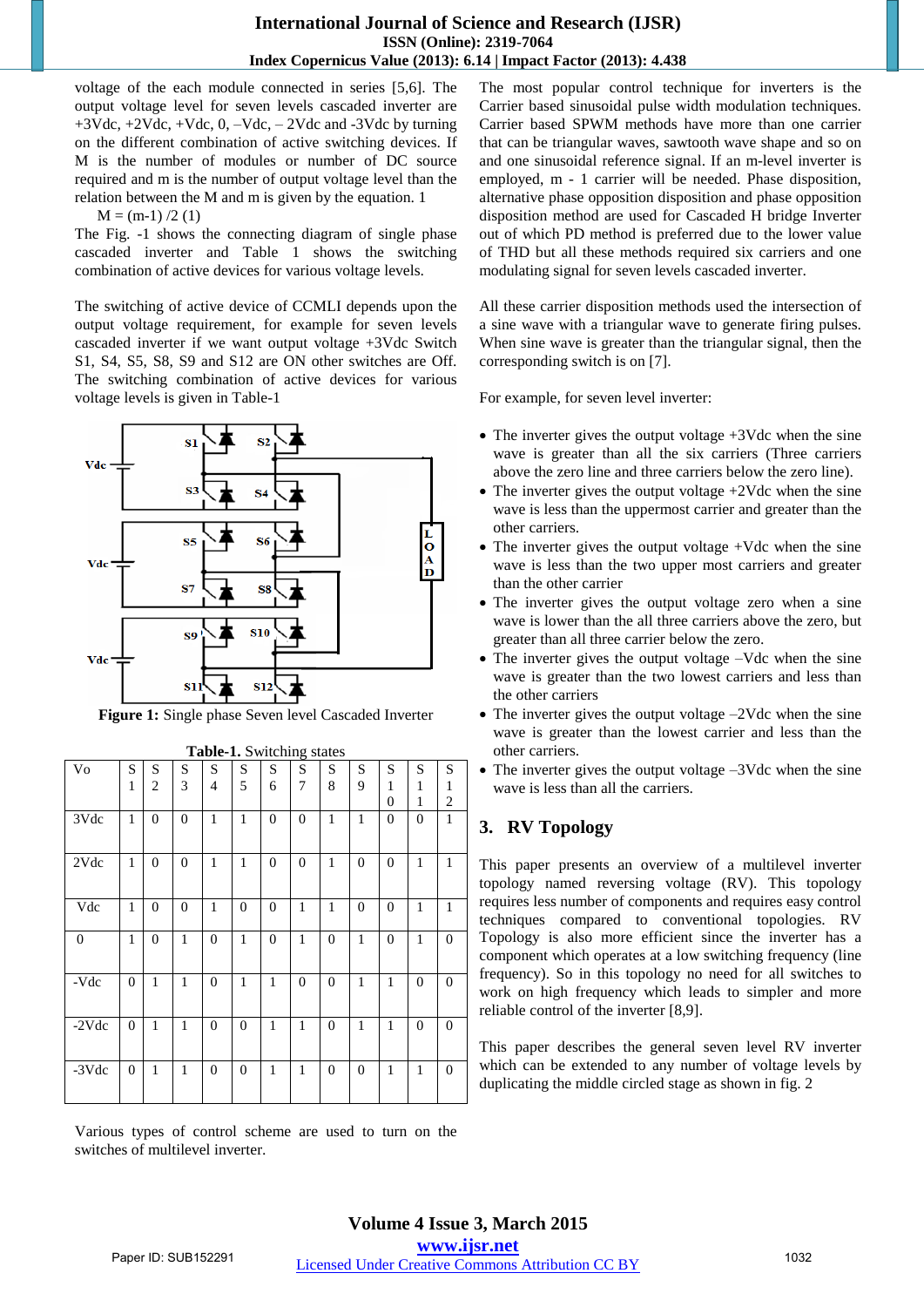

Figure 2: Schematic of a seven-level inverter in single phase.

In conventional multilevel inverters, a combination of power semiconductor switches are use to produce a high-frequency output voltage level in positive and negative polarities, but in RV topology all the switches are not used for generating bipolar levels. This topology is a hybrid multilevel topology which separates the output voltage into two parts. One part is named as level generation part and it is responsible for level generating in positive polarity. This part requires highfrequency switches to generate the required levels. The other part is called polarity generation part and it is responsible for generating the polarity of the output voltage, which is the low-frequency part operating at line frequency [8,9].The block diagram for RV topology is shown in fig. 3



**Figure 3:** Block Diagram of RV Topology

The RV topology as shown in fig. 2 requires ten switches and three isolated sources for seven level output. The principal idea of this topology as a multilevel inverter is that the left stage in Fig. 2 generates the required output levels (without polarity) and the right circuit (full-bridge converter) decides about the polarity of the output voltage. This part, which is named polarity generation, transfers the required output level to the output with the same direction or opposite direction according to the required output polarity. It reverses the voltage direction when the voltage polarity requires to be changed for negative polarity. This topology requires fewer components in comparison to conventional inverters. Another

advantage of the topology is that it just requires half of the conventional carriers for SPWM controller. SPWM for seven-level conventional converters consists of six carriers, but in this topology, three carriers and one modulating signal are sufficient as shown in fig. 4. The reason is that, according to Fig. 2, the multilevel converter works only in positive polarity and does not generate negative polarities. Full bridge inverter is used to generate the polarity.



**Figure 4:** Phase disposition Carriers and Modulating signal

- The RV Inverter Topology gives output voltage + 3Vdc when the absolute sine wave is greater than all the three carriers.
- The RV Inverter Topology gives output voltage + 2Vdc when the absolute sine wave is greater than two carriers but less than the highest carrier.
- The RV Inverter Topology gives output voltage +Vdc when the absolute sine wave is less than the two upper carrier and greater than the lowest carrier.
- The RV Inverter gives output voltage 0 when the absolute sine wave is less than the all three carriers.

The switching of active device for level generation depends upon the output voltage requirement, for example for seven level RV Topology if we want output voltage +3Vdc Switch 1 and 5 is ON other switches are Off. The switching combination of active devices for various voltage levels is given in Table-2

|       | ---------  |       |       |       |  |  |  |  |  |  |  |
|-------|------------|-------|-------|-------|--|--|--|--|--|--|--|
| Devel |            | Vdc   | 2Vdc  | 3 Vdc |  |  |  |  |  |  |  |
| Mode  |            |       |       |       |  |  |  |  |  |  |  |
|       | n 2<br>د ف | 2,3,5 |       | ر. 1  |  |  |  |  |  |  |  |
|       |            | .4.6  | 2,6,5 |       |  |  |  |  |  |  |  |

## **4. Comparison of these Two Topology**

- Number of Carriers: Cascaded H Bridge inverter required N-1 carriers and RV topology required (N-1) /2 carriers, where N is the number of output voltage levels.
- Even Harmonic is present in Cascaded H bridge inverter but not in RV topology for Phase Disposition SPWM techniques.
- One of the advantages of RV topology is, it requires less number of high-switching-frequency components. Highfrequency switches are expensive and more prone to damage compared to low frequency switches.
- Number of components: For single phase inverter Cascaded H-bridge Inverter required 2 (N-1) main switches, (N-1) /2 isolated power supply. RV topology

## **Volume 4 Issue 3, March 2015**

**www.ijsr.net**